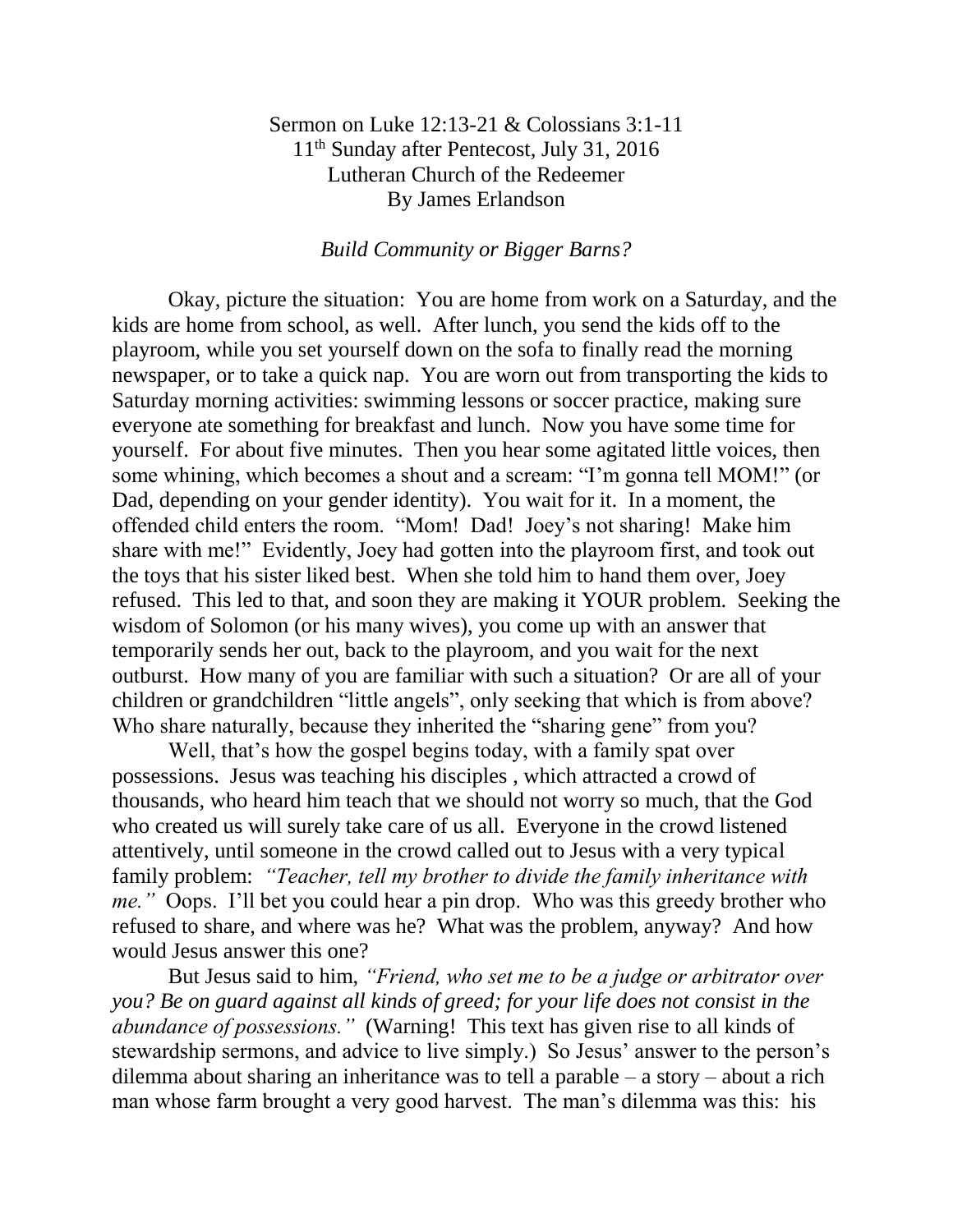barn was overflowing with an abundant harvest. What should he do? He had no more room. So he decided to tear his old barn down and build a bigger one, to store his grain and goods for years to come, so that he could "relax, eat, drink, and be merry." The thought of sharing his abundance with others, or giving to charity, never seems to have crossed his mind. What did Jesus say to this? *"You fool! This very night your life is being demanded of you. And the things you have prepared, whose will they be? So it is with those who store the treasures for themselves but are not rich toward God."* Everyone was shocked that Jesus would call a successful rich man (who "had it made") a "fool!"

Such a parable has great relevance to our dilemma over possessions in America today, and leaves most of us feeling guilty – or feeling superior to those of our neighbors (or those dirty rich 1%) who have way too much and build bigger barns while their neighbors may languish in poverty. Is that where we should go with our interpretation of Jesus' parable? Is this for guilt and transformation?

Let me give you an example from my experience. Some of you may know that my siblings and our families share in ownership of a small bit of property on a lake in Anoka county. In 1933 my grandfather and great-grandfather, Clyde Clarence and James Henry Colwell built a fishing shack on the south side of the lake, which they later expanded into a two bedroom cabin with a front porch. Very well built, and we still use it today. It even has an outhouse and ancient wiring for electricity, which is not up to code (shhh) – so one day we will have to tear it down and rebuild something more suitable and safe. But we haven't yet, and it's 2016. It's kind of hard to do that when one property has several owners.

But this year we have a different dilemma. Next door to our lot, a single mother with two teen-aged boys purchased the lot from our neighbors over the winter, tore down their very nice lake home, and rebuilt a much larger executive home. Or should I say castle? Or McMansion? This spring, just before Memorial Day, I drove up to the lake to rake leaves and mow the grass, and what did I see? A gigantic new home, almost finished, with a three car garage. All the trees had been removed, and many truckloads of dirt and great landscaping stones had been brought in to relandscape the property. There was also a new dock with a new, expensive speedboat and a fleet of jet skis. Then we heard the scuttlebutt from our other neighbors, who had heard that the new owner was a realtor who had made a fortune from selling real estate, and was building a big, new party house for entertaining friends and clients. In comparison, our little family retreat lies exposed as this tiny little shack that now looks even smaller. Should we be jealous of our neighbors' new "digs"? Do we try to "keep up" with the Joneses by rebuilding ourselves? Highly unlikely! Will we find our family cabin condemned? Or is there ultimate condemnation for our new neighbors' lifestyle and tastes for material excess? Actually, this is a "non-problem" – because even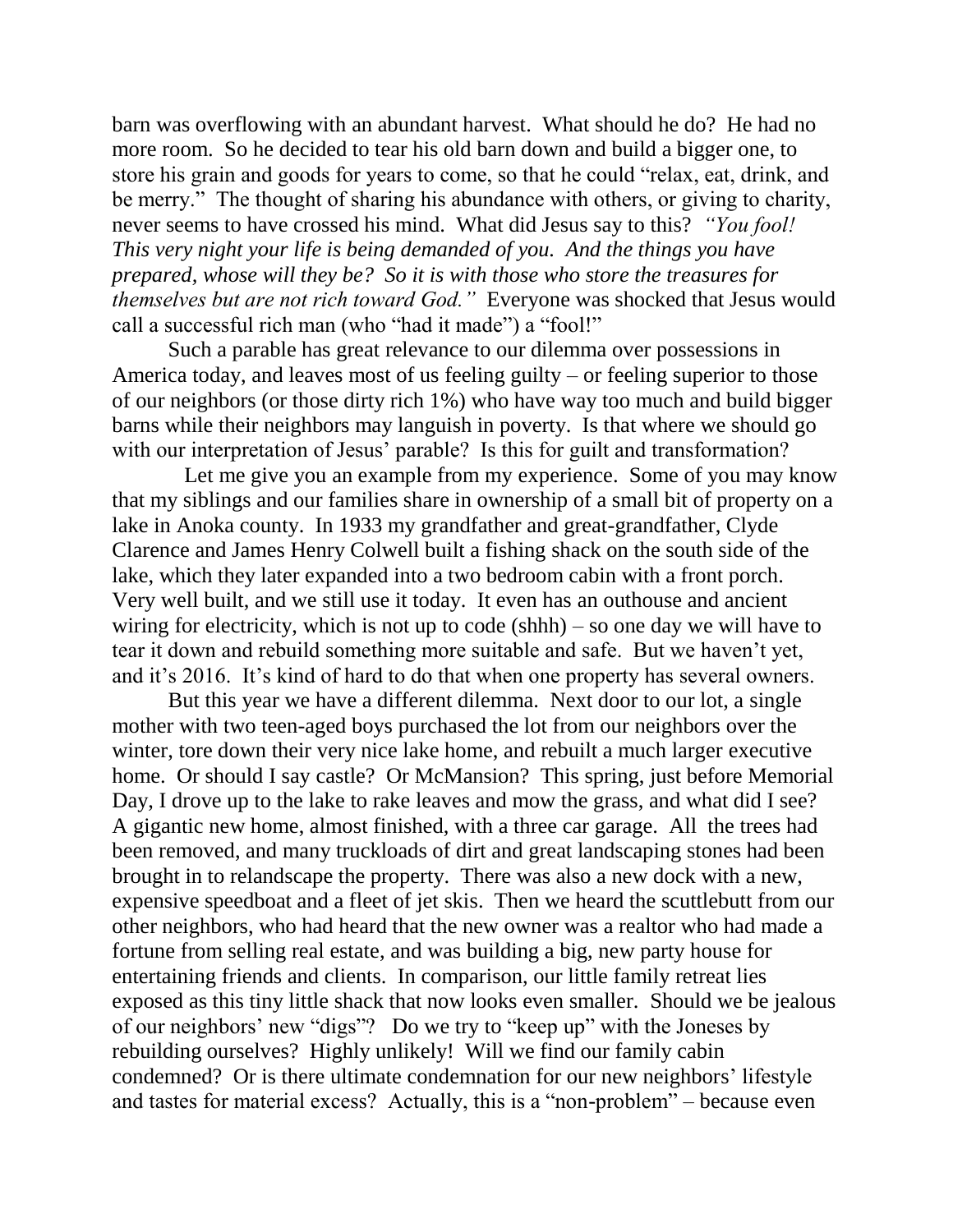our tiny little cabin is a Minnesota example of the affluence of American culture, where many of us have a second property that we don't live in or need, on a lake, when so many are living in poverty without adequate housing. If we were to complain, we might find Jesus giving us the same answer he gave to those complaining about sharing their inheritance. For an inheritance is free –not earned - it is received as a gift, so why are human beings always fighting over free gifts and our excess? What should our priorities be? Is it better to save our excess for the future when we may need it, or to share it with others in community? So the question becomes a title I propose for this sermon: *With the gifts of God, should we build community or build bigger barns?*

Such questions even enter into our political debates, as they did earlier in the year with Bernie Sander's campaign about the expanding wealth of the 1 percent and the shrinking resources of the other 99. It's probably too easy to pick on billionaire candidate Donald Trump as an example of excessive wealth, when the Clintons have also become wealthy – and most national politicians have to have financial means just to successfully run in American politics today. But truth be told, I don't think this parable is actually about the "sin of excessive wealth" or even the bad choices or priorities of the rich. It's actually about the choices that each one of us make, about who we will serve (as Jesus said in chapter 16, about "God and mammon" – *"you cannot serve both God and wealth"*).

It is clear in the gospel of Luke that Jesus teaches us to serve God, and not focus our lives on accumulating wealth. There is no such thing as a "prosperity gospel" in the Bible. After all, the greatest commandment of all is *"Love the Lord your God with all your heart, soul, mind and strength, and your neighbor as yourself.*" This was the greatest commandment in the Old Testament, and Jesus simply re-emphasized it, to those who may have forgotten this truth.

For what underlies an unhealthy passion to accumulate wealth, and build bigger barns or purchase more property? It is anxiety and fear of the future, that what we have won't "be enough". With the increasing cost of health care and longer life expectancies, there is a lot more anxiety in our culture about the future. And we are all too familiar with the anxiety and fear being ginned up by politicians this political season, over violence, immigration, changing demographics and threats of terrorism. We have much more anxiety than is reasonable, if you go by statistics – but anxiety and fear are based on perception, not facts. We know this!

Jesus gives you and me a teaching that is totally contrary to what our present human culture teaches us: *that when we are anxious about our present and future, the answer is to share with one another and to place our faith in God – not in the "financial security that bigger barns and investments can bring" – for that is an illusion.* You can't take a barn – or your portfolio – with you!